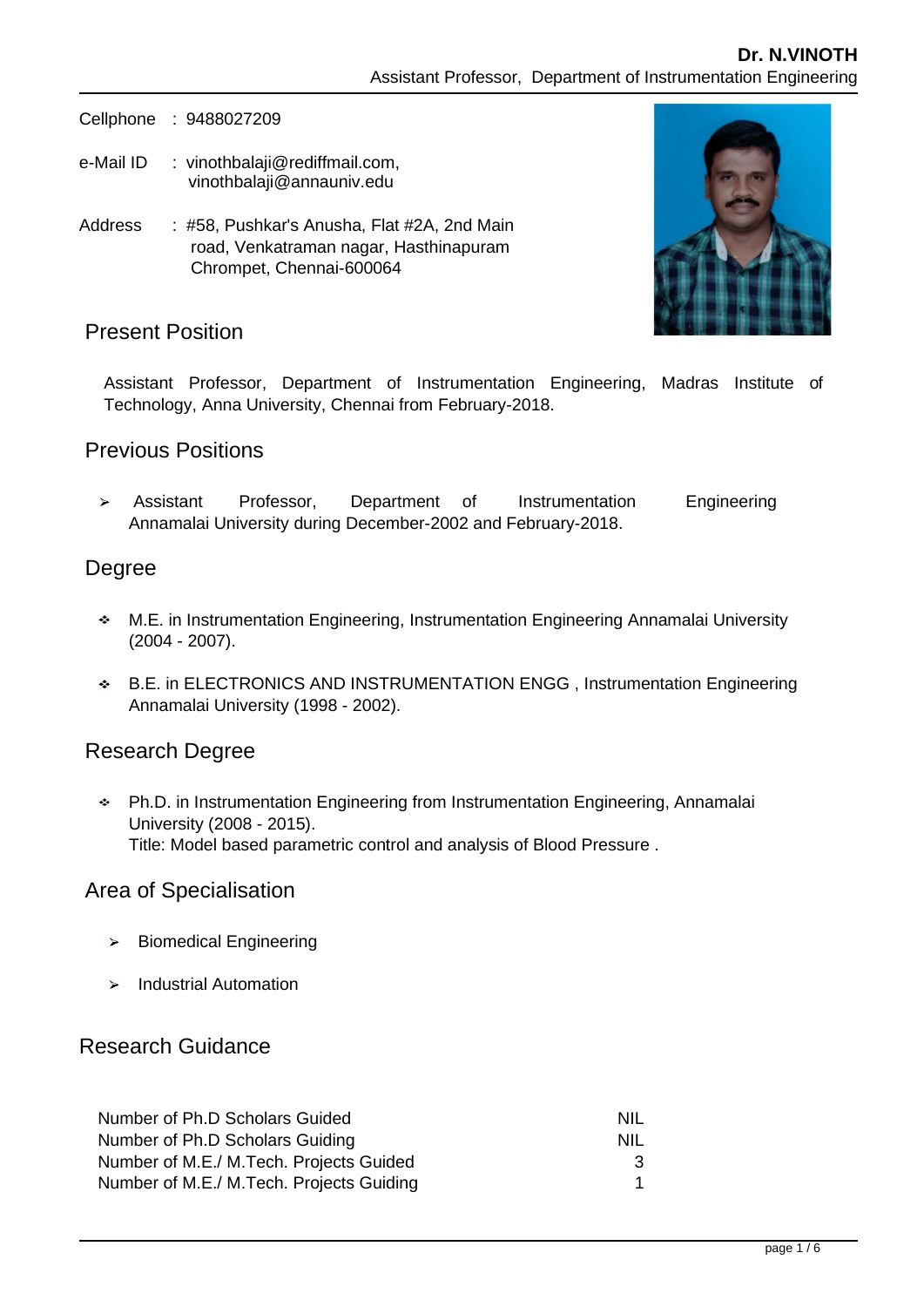## Papers Published in Journals

Research Papers Published in International Journals 14 Research Papers Published in National Journals **COV** 

- 1. N.Vinoth, J.Krishnan, R.Malathi, "Modelling of Four Compartment Model of Cardiovascular System Using Simulation.", CiiT International Journak of Biometrics and Bioinformatics, Volume 5, Number 1, Jan 2013, pp. 1-6. 2013.
- 2. N.Vinoth, J.Krishnan, R.Malathi, "Performance analysis of neural network based control of hypnosis and analgesia during anesthesia by employing a pharmacokineticpharmacodynamic model.", International Journal of Current Research, Volume 5, Number 10, Oct 2013, pp. 3133- 3139. 2013.
- 3. N.Vinoth, J.Krishnan, R.Malathi, "Modeling and Analysis of Sinoatrial Cell using SIMULINK A Computational Approach.", International Journal of Engineering Research and Applications (IJERA), Volume 3, Number 1, Jan 2013, pp. 1-6. 2013.
- 4. N.Vinoth, J.Krishnan, R.Malathi, "Control of mean arterial pressure by cardiac drug infusion system using fuzzy logic controller.", Asian Journal of Science and Technology, Volume 5, Number 2, Feb 2014, pp. 148-152. 2014.
- 5. N.Vinoth, "Simulation And Realization Of Drug Infusion Based Cardiovascular System" MODEL Volume: 02, Issue: 02 , May 2015.
- 6. N.Vinoth, "Modeling and control of Automatic Drug Delivery System for infusing Cardiac Drug", Volume: 02 , Issue: 03, June 2015.
- 7. N.vinoth, "DiabeticRetinopathy Evaluation using the support vector machine", Volume: 02, Issue: 07, Oct 2015
- 8. N.Vinoth M.Kirubakaran J.Krishnan, "Automation of mean arterial pressure control by infusion of sodium nitrro prusside using internal model controller.", EPRA International Journal of Multidisciplinary Research, Volume 3, Number 4, Apr 2017, pp. 40-45. April 2017
- 9. N.Vinoth S.Nagarjuna Chary, "Analysis of Human Cardiovascular System using Equivalent Electronic System.", International Journal Of Innovative Research In Electrical, Electronics, Instrumentation And Control Engineering, Volume 5, Number 2, Feb 2017, pp. 57-61. February 2017.
- 10. Sowparnika G.C., Thirumarimurugan M., Sivakumar V.M., Saranya S.N. & **Vinoth N**., "Investigation on Regulation of Critical Hemodynamic Variables by Correlative Optimal Control Studies for Pharmacokinetic-Pharmacodynamic Model.", Latin American Journal of Pharmacy, Volume 36, Number 9, pp. 1892-1900. July 2017.
- 11. GC Sowparnika, M Thirumarimurugan, VM Sivakumar, **N Vinoth "**[Controlled infusion of](javascript:void(0))  [intravenous cardiac drugs using global optimization"](javascript:void(0)) Indian journal of pharmacology 51 (1), 61, 2019.
- 12. GC Sowparnika, M Thiru-marimurugan, N Vinoth "Modeling and optimized controller for cardiac drug infusion system" Indian Journal of Science and Technology 13 (12), 1347-1354, 2020
- **13.** N. Vinoth , M. Vijayakarthick, A. Ganesh Ram , S. Meyyappan and S. Sathishbabu " Thresholding of Skin Melanoma Images based on Kapur's Entropy with Harmony Search Algorithm", European Journal of Molecular & Clinical Medicine ,Volume 7, Issue 11, pp716-726,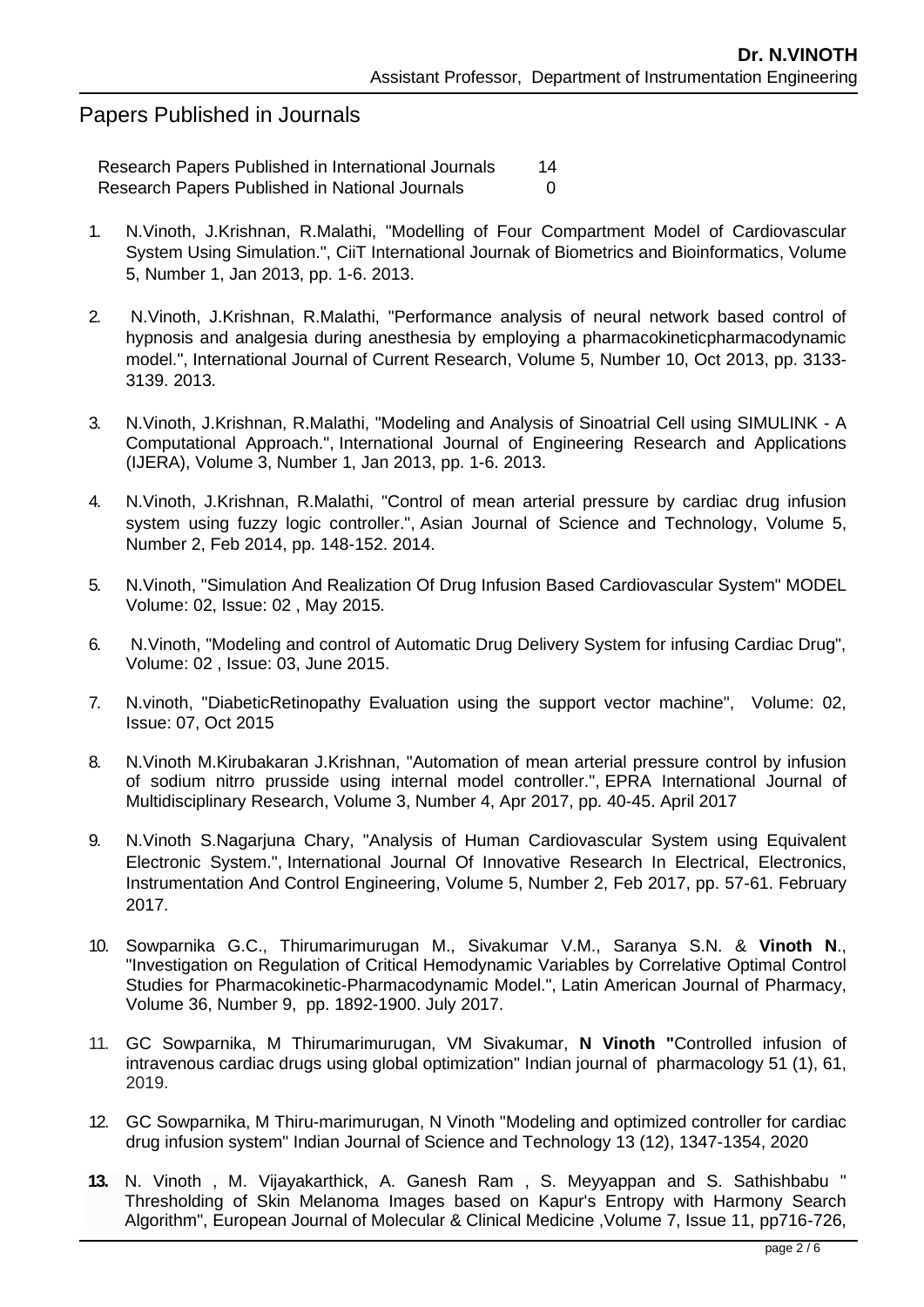2020.

- 14. Vinoth, N., Vijayakarthick, M., Ramesh, S., & Sivaraman, E. (2021). Taxonomy of Diabetic Retinopathy Patients Using Biogeography-Based Optimization on Support Vector Machine Based on Digital Retinal Images. In Sustainable Communication Networks and Application (pp. 631-642). Springer, Singapore 2021.
- 15. Automatic Mask Detection and Social Distance Alerting Based on a Deep Learning Computer Vision Algorithm N*. Vinoth, A. Ganesh Ram, M. Vijayakarthick and S. Meyyappan (I*SBN 9780367695293September 3, 2021 Forthcoming by CRC Press)
- 16. ANFIS Algorithm based Modeling and Forecasting of the COVID-19 Epidemic: A Case Study in Tamil Nadu, India . *M.Vijayakarthick, E.Sivaraman, S. Meyyappan and N.Vinoth, (I*SBN 9780367695293September 3, 2021 Forthcoming by CRC Press)

#### Papers Presented in Programmes

| Research Papers Presented in International Programmes |  |
|-------------------------------------------------------|--|
| Research Papers Presented in National Programmes      |  |

1. N.Vinoth and S.Anbu, IMC based PID controller for a multivariable process, National Symposium on Instrumentation (NSI-33), Dec 8-10, 2008, College of Engineering, Andhra University, pp. 122-123. Andhra University, National Symposium on Instrumentation.

2.N.Vinoth, and J.Krishnan, Simulation study of baroreceptor activity and control of heart rate, 36th National System Conference " Recent Advancements in System Modelling Applications", Dec 6-8, 2012, Annamalai University, Annamalai Nagar, Tamil Nadu, India, pp. 138-141. Annamalai University, Annamalai Nagar, Tamil Nadu, India, National System Conference.

3.L.Abunesan, **N.Vinoth** and J.Krishnan, Parameter Estimation of Cardiovascular Model With Pulsatile And Non-Pulsatile Components, Biomaterials, Implant Devices and Tissue Engineering (BIDTE), Jan 6-8, 2012, Rajalakshmi Engineering College, Chennai, India, pp. 76-76. Rajalakshmi Engineering College, Chennai, India, Rajalakshmi Engineering College, Chennai, India.

4. M.Kirubakaran, **N.Vinoth**, J.Krishnan, R.Malathi, Fuzzy logic based multidrug infusion for blood pressure control, TRENDS IN INDUSTRIAL MEASUREMENTS & AUTOMATION, Dec 22- 24, 2013, Madras Institute of Technology Campus Anna University Chennai, pp. 190-194. Madras Institute of Technology Campus Anna University Chennai, Trends In Industrial Measurements & Automation.

5**.N.Vinoth**, **M.Vijayakarthick**, S. Sathishbabu and E.Sivaraman, "Taxonomy of diabetic retinopathy patients using bio geography based optimization on support vector machine based on digital retinal images", International Conference on Intelligent Computing and sustainable system (ICICSS), 20-21, September 2018.

**6. M.Vijayakarthick**, S.Sathishbabu, **N.Vinoth** and S. Ramesh, "Intelligent learning control strategies for speed control of DC motor", International Conference on Intelligent Computing and sustainable system(ICICSS), 20-21, September 2018.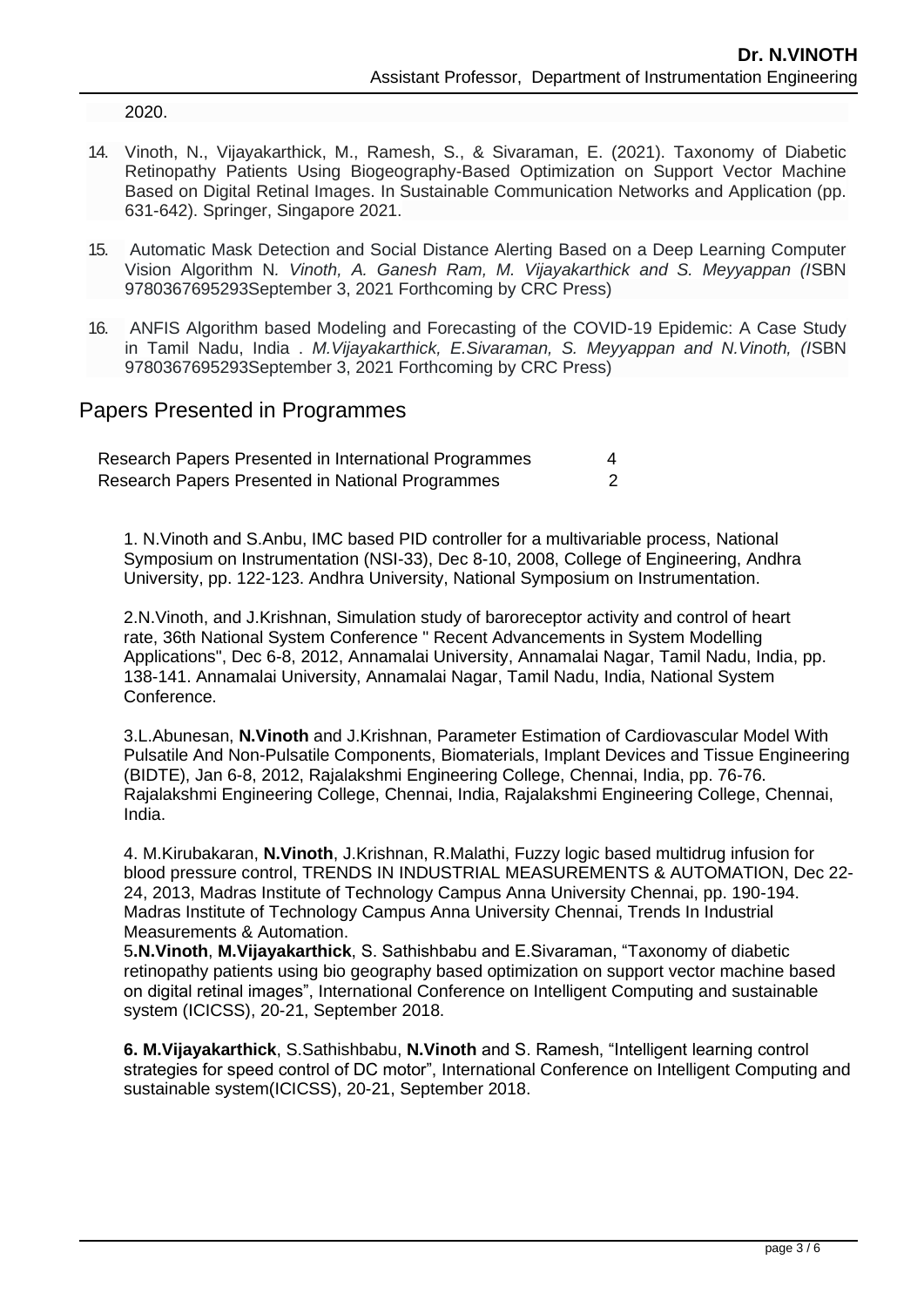# Programme Attended

- 1. Attended a National level Short Course on "One Day Awarness Course on ISO 9001:2008" , India.
- 2. Attended a National level seminar on "UGC National Seminar on Recent Trends and Challenges in Mathematical Sciences" organized by Department of Mathematics, Sri Krishnadevaraya University, Ananthapuramu, , India.

### Special Reprasentations

## **Patents**

1. MACHINE LEARNING BASED SMART HELMET FOR UNDERGROUND WORKERS

### Invited Lectures

- 1. Lecture delivered on "Matlab GUIDE" in STTP on Hands on Experience in MATLAB organized by Department of EIE, Annamalai University during 5<sup>th</sup> December 2012.
- 2. Lecture Delivered on " Programming in Labview" in Trends and Challenges in Virtual Instrumentation, Under the Aegis of UGC - XII Plan General Development Assistance, organized by Department of EIE, Annamalai University during 21<sup>st</sup> October 2016.
- 3. Lecture delivered on "Computational approach for modeling CVS", DBT sponsored STTP on Engineering Approaches to Systems Biology, 14<sup>th</sup> November 2016.
- 4. Lecture delivered on "Modeling and control of cardiovascular system" DBT sponsored National Seminar on Innovative Approaches for Diagnosis and Control of Cardiac Arrest during 22nd September 2017 at Department of Mechatronics of Bannari Amman Institute of Technology.
- 5. Lecture delivered on "PLC Programming" @ Intecho Students Technical Symposium conducted during February 2019
- 6. Lecture delivered on "Recent trends in Industrial Automation" at Department of Instrumentation Engineering, Jerusalem College of Engineering @2019.
- 7. Online Lecture delivered on "Industrial Automation" for Satyabama University by May 2020.
- 8. Online Lecture delivered on " Model based parametric control and analysis of blood pressure" @ AICTE Training and Learning Academy (ATAL) FDP "Trends and issues in control system analysis and design" conducted by department of Electronics and Communication Engineering, Government College of Engineering, Srirangam, during 19th August 2020.
- 9. Online Lecture delivered on " Convolutional Neural Networks" @ Government college of Thanjavur, FDP conducted by Faculty Training Centre, GCT Coimbatore during 15/2/2021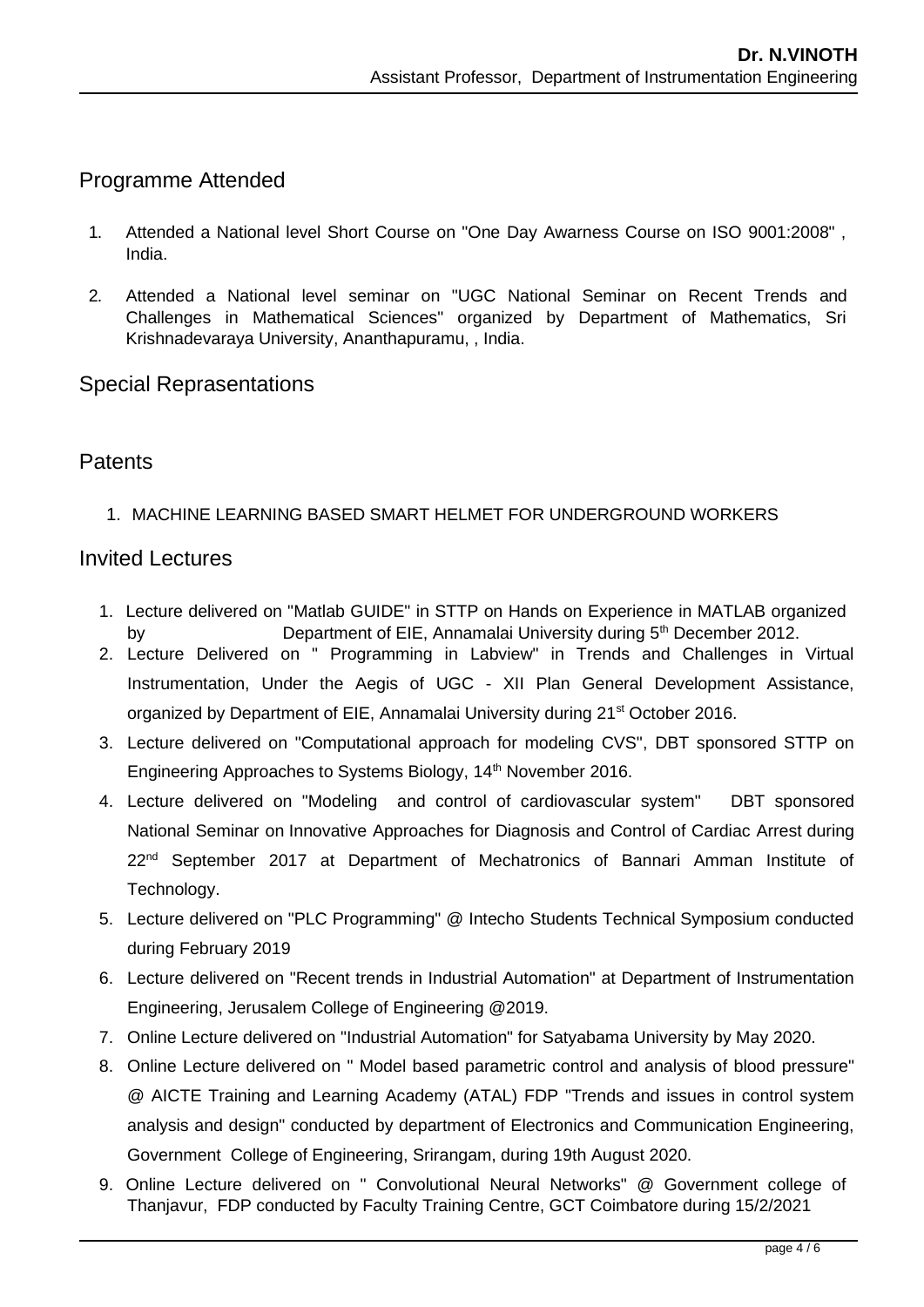# Programme Organized

- 1. Conducted two days National Seminar. "Trends and Challenges in Virtual Instrumentation" UGC XII plan (under UGC Agies) on 21<sup>st</sup> and 22<sup>nd</sup> October 2016 at Department of EIE, Annamalai University.
- 2. Conducted two days workshop in "PLC and HMI Programming" on 2019. @ Department of Instrumentation Engineering, MIT, Anna University
- 3. Conducted two days in house training program in "PLC and DCS Training" on 28th and 29th October 2020. @ Department of Instrumentation Engineering, MIT, Anna University
- 4. Going to conduct online ATAL FDP by 15th November 2021in " Hands on training with industrial automation systems". @ Department of Instrumentation Engineering, MIT, Anna University

## Programme Attended

- 1. ISTE-STTP on "Recent trends in process automation", Department of EIE, Pondicherry Engineering College, Puducherry 30/4/07 to 13/05/07.
- 2. STTP on "Matlab", NITTTR, Chandigarh, 19/11/07 to 24/11/07.
- 3. STTP on "Microprocessor and Embedded microcontroller system", Asansol Engineering College, Department of Electrical Engineering, Asonsol, 23/6/08 to 28/6/08.
- 4. STTP on "Digital Control System", Department of Electrical Engineering, NITTTR, Kolkatta, 22/06/09 to 26/06/09.
- 5. STTP on "Virtual Instrumentation", Department of Electrical Engineering, NITTTR, Chandigarh, 30/11/09 to 4/12/09.
- 6. STTP on "Matlab and Simulink", Department of Electrical Engineering, NITTTR, Chandigarh, 22/11/10 to 26/11/10.
- 7. AICTE FDP on "Computational Biology", Department of EIE, Annamalai University, 21/11/11 to 3/12/11.
- 10. ISTE-STTP on "Hands on Experience in MATLAB", Department of EIE, Annamalai University, 1/12/12 to 5/12/12.
- 9. ISTE-STTP on "Application of Modelling and Simulation in Engineering Research", Department of Mechanical Engineering, Annamalai University, 10/12/12 to 15/12/12.
- 10. AICTE FDP on " Recent Advances in Industrial Automation Control and Embedded system", St Joseph College, Palai, 10/6/13 to 22/06/13.
- 11. one day workshop on "Technical document Preparation using LATEX", Department of CSE, Annamalai University, 15/03/16.
- 12. STTP on "Matlab and its hardware interface", Department of Electrical Engineering, NITTTR, Chandigarh, 28/11/16 to 2/12/16.